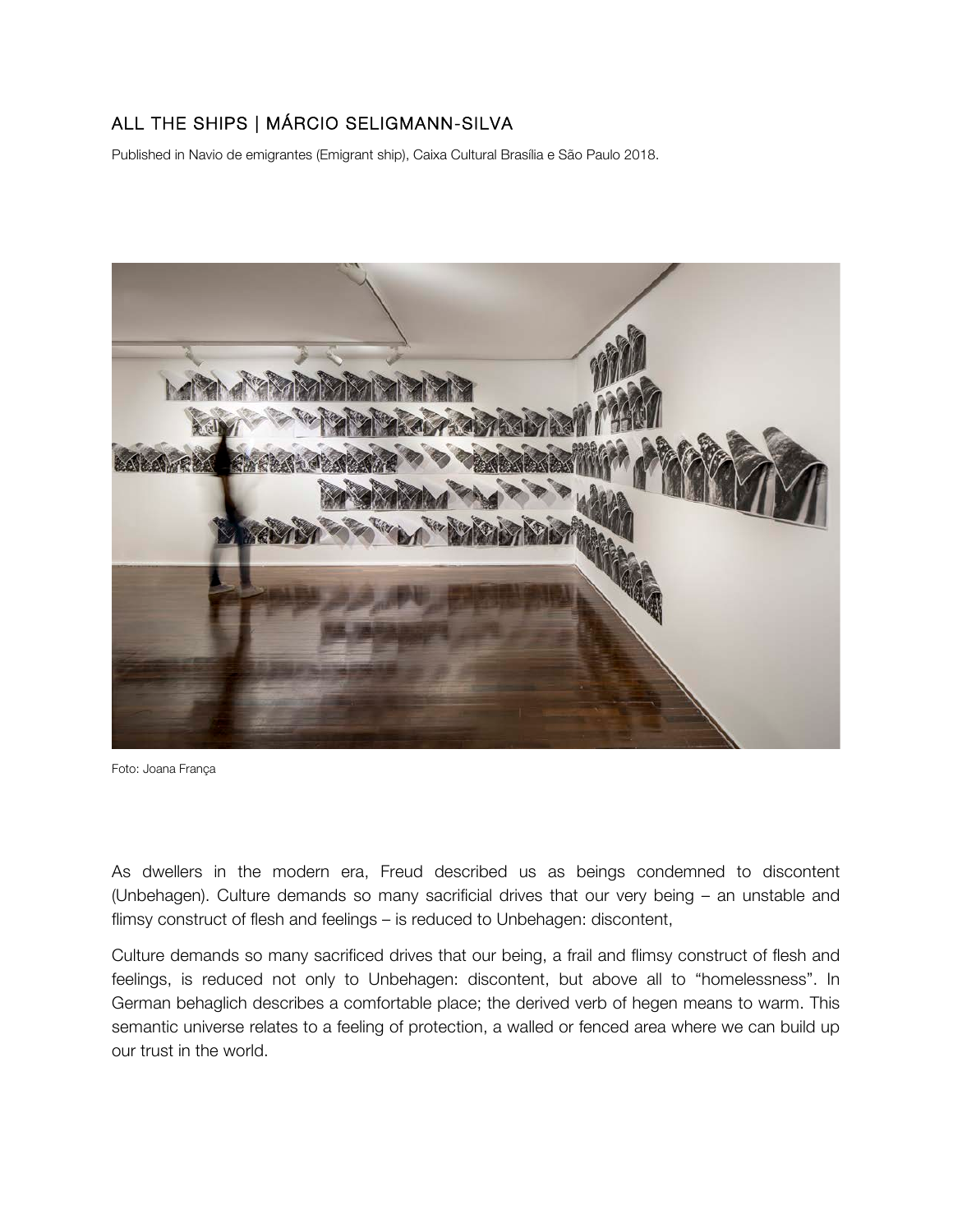Anyone suddenly forced to abandon their home (heim), their homeland (heimat) suffers a breach in this trust. With no solid footing, people view the world askew, or the world seems off-kilter: it becomes weird and unfamiliar, Unheimlich, which is another key concept for Freud and psychoanalysis. As Vilém Flusser wrote on the exile: "homeless and without protection for the habitual and persistent, everything that reaches us is noise, nothing is information, and in a world without information, in chaos, it is not possible to feel, think or act."<sup>1</sup> A Jew born in Prague in 1920, Flusser wrote this from his own experience, as he himself narrated: "everyone to whom I was mysteriously related in some way in Prague was murdered. All of them. The Jews in the gas chambers, the checks in the Resistance, the Germans in the Russian Campaign."2 After this annihilation, he reinvented himself in Brazil, arriving in 1940.

During the time of Freud, Kafka (although not exiled nor migrant), also described this "discontent" as homelessness in characters such as his K in The Trial. Anatol Rosenfeld read this novel as a type of boundary for the Wandering Jew who is always an outsider, commenting: "Nevertheless, Josef K died without knowing why. Kafka's sisters were murdered in a concentration camp, also without knowing why. And the author of The Trial would come to a similar end if he had lived longer. Kafka also died without knowing why."<sup>3</sup> He views Kafka as an exemplary case that is consequently universal: he moves beyond the Jewish situation. "No sensitive person who really experiences the current moment can be completely closed off to this 'theology of exile' – a formula that perhaps defines essential aspects of the Kafka's work."<sup>4</sup> He also mentioned the "dubious privilege" of being seen as a type of pioneer and paradigm in this contemporary experience that, I add here, is becoming omnipresent in the XXI century.

After World War II and Auschwitz, it was left to Romanian-born poet Paul Celan (Czernowitz, 1920) to describe the deepening of our discontent in his poems. He defined his poetic as a Toposforschung: the quest for a tópos, a u-topia. His poetry constantly seeks to demarcate the un-limited, giving shape to the shapeless, this Unbehagen, Unheimlich, or catastrophe that now defines us. As Celan said, his poetry attempts to construct "Fences around the unbounded unspoken" ("Einfriedungen um das grenzenlos Wortlose"). Einfriedung derives from Frieden (peace), in the Biblical sense of the word: "Friede auf Erde" [Peace on Earth], which in turn gave rise to the German word for a cemetery: Friedhof. Not without reason, Uta Werner defined Celan's poetry as speech (Rede) directed towards the display of the mute, meaning a poetry that is attempting to create a "tomb in the text", literally: in-terring the dead (in German, earth – Erde is an anagram of speech – Rede).<sup>5</sup> This is the origin of the extreme literality of this poetry; its response to the catastrophic event: an event that is marked by the absence of shape and size. Along these lines, this poetry is utterly immediate and non-metaphorical. It is a collage of rubble and ruins. It is not by chance that the Hebrew Schibboleth is one of the key words in this poetry: Schibboleth

<u> 1989 - Jan Samuel Barbara, margaret e</u>

<sup>1</sup> FLUSSER, Vilém. *Bodenlos.* Uma autobiografia filosófica*.* São Paulo: Annablume, 2007, p. 232.

<sup>2</sup> FLUSSER, Vilém. *Von der Freiheit des Migranten.* Einsprüche gegen den Nationalismus. Bensheim: Bollmann, 1994, p. 19.

<sup>3</sup> ROSENFELD, Anatol. Introdução. *Entre dois mundos*. Seleção e notas A. Rosenfeld, Jacó Guinsburg, Ruth Simis e

Geraldo Gerson de Souza. São Paulo: Perspectiva, 1967, p. 6. 4 Ibid., p. 10.

<sup>5</sup> WERNER, Uta. Das Grab im Text. Paul Celans Lyrik im Imaginationsraum der Geologie. In: BERG, Nicholas e outros (org.). *Shoah. Formen der Erinnerung*. München: Fink, 1996, p. 176.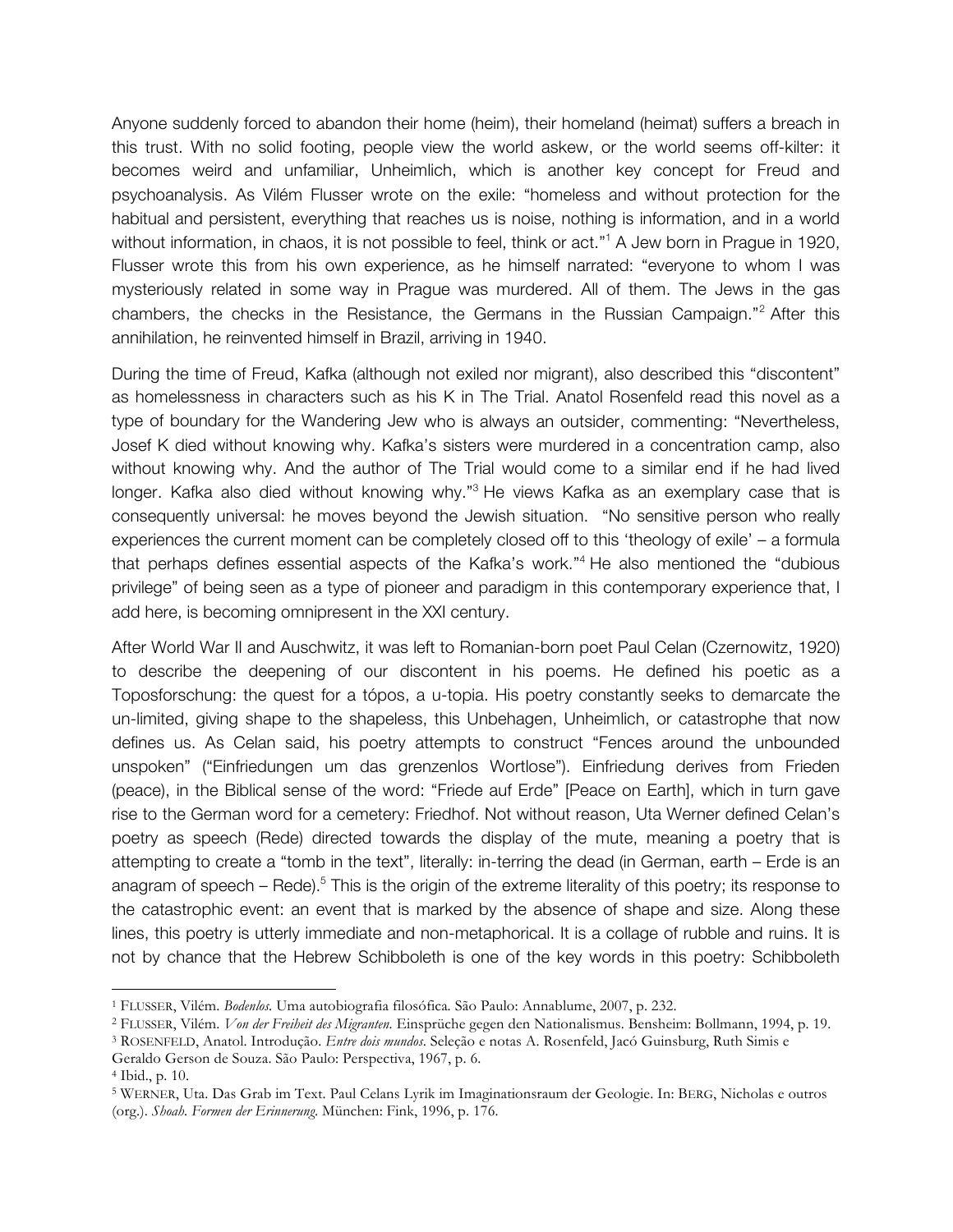means a password, a watchword for crossing borders. <sup>6</sup> This is the theme and call of Celan's poetry.

With works linked to the Emigrant Ship, Leila Danziger is also fencing in the unbounded unspoken. Her narration is rooted in the wreckage of XX century catastrophes, a curatorship of remnants and runes. Paradoxically, similar to the work of Lasar Segall, an artist to whom she pays tribute in this exhibition, we see a certain "peace" (Friede) emanating from her works, a disturbing calm after the cataclysm. It is though we are looking at "sky-wrecks" lying on the earth, mentioned in the Celan poem that she cites and also commented on in an essay by Hans-Georg Gadamer: "With masts sung earthwards / the sky-wrecks drive. / Onto this woodsong / you hold fast with your teeth. / You are the songfast / pennant."7 As Gadamer noted on this poem about shipwrecks (another name for Modernity, mentioned above): "It is no longer help from heaven that is expected, but rather from the earth. All ships are wrecked, but the song is still sung."<sup>8</sup> The poet is the one who clings to the "woodsong" with his teeth: this keeps his head above water. The poet also stands for all humankind here as well, notes Gadamer, with his hope lasting even after calamities, after the end of belief in religion or redemption. Indeed, Kafka already noted this in his own way, in a journal entry: "There are people who float, clinging to a pencil-drawn line. Float? A drowning man dreaming of salvation."9 A perfect self-portrait!

In Segall's work, particularly Pogrom (1937) and Emigrant Ship (1939–41), we see this calm but melancholy light that emanates from his characters. In Pogrom, women and children seem so they are already angels, sleeping in some impossible paradise beyond history, while in Emigrant Ship we can imagine two deities: Melancholy hand-in-hand with Hope. What is crossing the ocean are not passengers, but rather a whole world swept away by the Shoah, the entire Shtetl culture of Jewish villages in Eastern Europe that was shattered by the Nazis. In his engravings, Segall is more of a "historian", showing the different social classes on these ships, for example. In his paintings, he is a poet, portraying his world that was shattered by untrammeled violence. These passengers are plunged in a solemn silence: as in Pogrom, they are bodies representing an annihilated culture.

Leila Danziger constructs and assembles her mnemonic curatorships from the deep well of the forgotten, inscribing and translating her toponymic name and the history of her displacement in many different ways. An entire family with a recent history of immigration/exile carries with it this state of stupefaction caused by the ripaway, the rupture, the destruction of the "home". It is not by chance that her favorite supports include prints: she stamps, scribbles, duplicates, copies and dismantles books, cutting up documents and reassembling them. If our psyche is a storehouse of overlapping impressions that hide and sink into forgetfulness before vigorously reappearing, these works are also impressions that help gather and surround the marks of time.

 

.

<sup>6</sup> DERRIDA, Jacques. *Schibboleth pour Paul Celan.* Paris: Galilée, 1986.

<sup>7</sup> GADAMER, Hans Georg. *Quem sou eu, quem és tu?* Comentários sobre o ciclo de poemas Hausto-Cristal de Paul Celan.

Trad. e apresentação de Raquel Abi-Sâmara. Rio de Janeiro: EdUerj, 2005, p. 82.

<sup>8</sup> Ibid., p. 83.

<sup>9</sup> KAFKA, Franz. *Sonhos*. Trad. de Ricardo Ferreira. São Paulo: Iluminuras, 2003, p.140.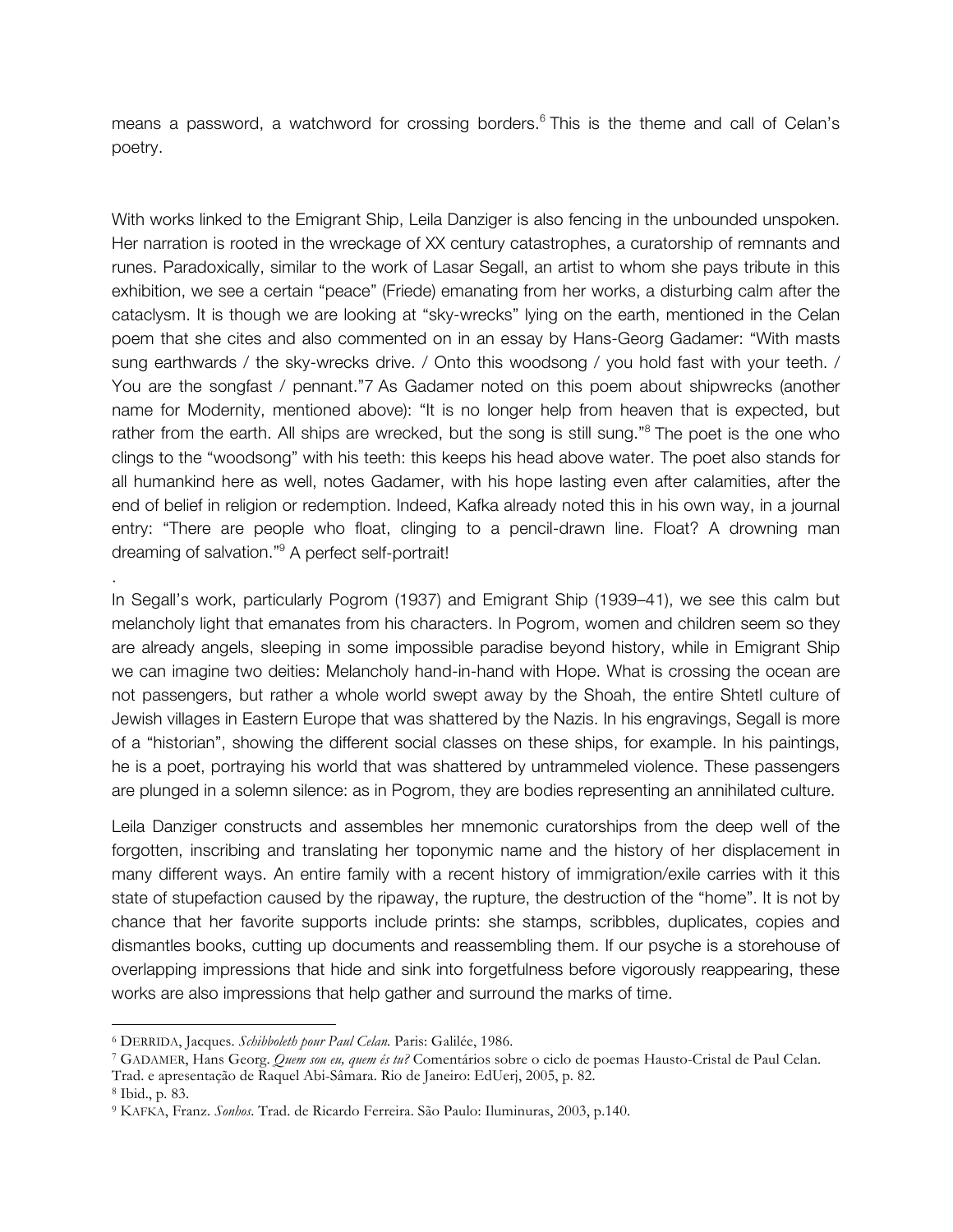I have always identified with Leila's works, and our parallel histories certainly explain part of this elective affinity. Setting out from Hamburg, the Aurigny moored in Rio de Janeiro on December 24, 1935 with her father – fourteen-year-old Rolf Danziger – aboard. This was just one of the many ships that sailed to the Americas, saving thousands of Jews from the Nazi ovens. On August 17, 1939, while Segall was painting his picture of these vessels, my mother Edith landed in the Guanabara Bay, together with my grandparents, Hilde and Martin Seligmann. Issued in the Berlin suburb of Grünewald where she lived, my mother's German passport (always the same, she never managed to apply for another) indicated that she was born in London. By 1936, my grandparents were well aware that it would be impossible for a Jewish couple to have children in German territory. But after my mother was born, they made a point of returning to Nazi Germany, as my grandfather did not believe that regime would last long… Two stamps displaying the German eagle and a swastika on my mother's passport – issued on February 14, 1939 – offer undeniable proof that he was wrong.

My mother has happy memories of her journey to Brazil on the General Artigas, where she played with friends under the kindly but watchful eye of a nanny. Her first view of the Guanabara Bay was also an unforgettable moment for that three-year-old girl. In the family snaps of their trip (my grandfather was an excellent photographer), my mother is smiling like any small child. In her innocence, she frolicked on board a ship carrying  $-$  like a latter-day Ark crossing the Atlantic  $-$  a handful of fortunate survivors of the Holocaust.

Like the history of Unbehagen [discontent, homelessness], the history of modern times unfolds and may be narrated from countless vessels: the thousands of slavers carrying millions of Africans to the New World where they died in a brutal genocide by overwork; the French frigate La Méduse that sank on July 2, 1816 and whose crew of 146 souls was abandoned by the ship's officers, recorded in history thanks to the brilliance of Théodore Géricault in 1818. His Raft of the Medusa offers one of the most impressive constructions in the history of art, bearing witness to this harrowing modernity with its intrinsic violence. We could also mention the Titanic as a symbol of British colonial arrogance, but I prefer to recall the MS St. Louis, a German transatlantic liner that set sail from Hamburg for Havana May 1939. Its 937 passengers – almost all Jews attempting to flee the Nazi boot – were rejected by Cuba and the USA. Forced to return to Europe, it moored in Antwerp on June 17, with 254 passengers falling victim to the Third Reich, many of them dying in concentration camps.

But if history is not transformed into experience, it is stubbornly repeated. In early June 2018, Italy's Deputy Prime Minister and Minister of the Interior Matteo Salvini, who heads up the extremeright Liga party, prevented the Aquarius rescue ship from landing in Italy, with 629 immigrants on board. Finally accepted by the Spanish Government, this is merely one of the hundreds of vessels drifting across the Mediterranean, which is slowly turning into a giant offshore cemetery at the gates of "civilized" Europe, well into the XXI century.

I look at the Immigration Service document with the passenger list for the General Artigas, which moored at the Port of Rio after twenty days at sea on August 17, 1939 – just fifteen days before the start of the World War II that blocked escape routes for Jews still trapped in the Reich.